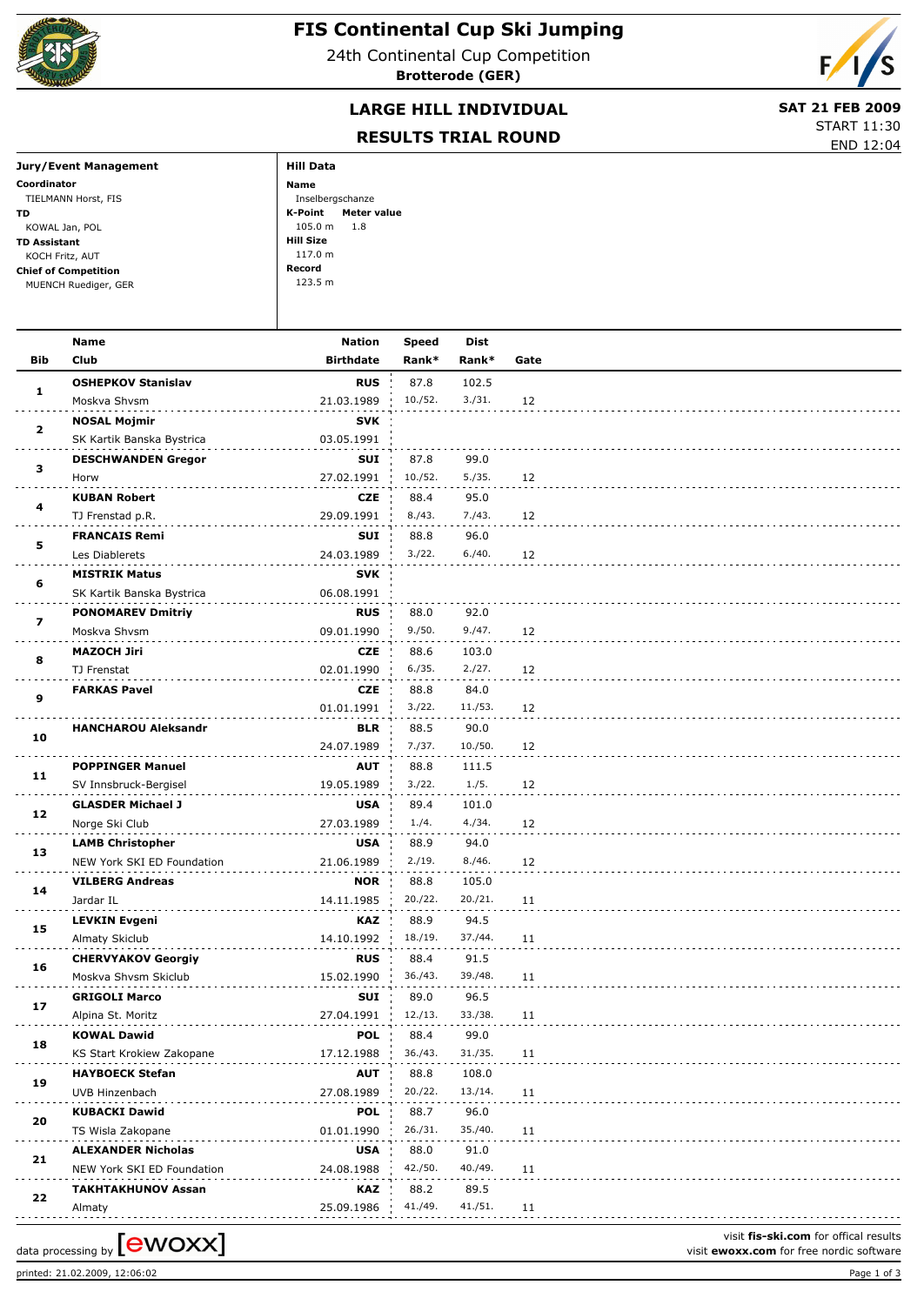|     | <b>Name</b>                      | <b>Nation</b>    | <b>Speed</b> | Dist    |      |
|-----|----------------------------------|------------------|--------------|---------|------|
| Bib | Club                             | <b>Birthdate</b> | Rank*        | Rank*   | Gate |
|     | <b>GUIGNARD Antoine</b>          | SUI              | 88.4         | 89.0    |      |
| 23  | Le Brassus                       | 30.07.1984       | 36./43.      | 42./52. | 11   |
|     | <b>FREUND Severin</b>            | <b>GER</b>       | 88.8         | 104.0   |      |
| 24  | WSV DJK Rastbuechl               | 11.05.1988       | 20./22.      | 24./25. | 11   |
|     | <b>FREITAG Richard</b>           | <b>GER</b>       | 88.5         | 96.5    |      |
| 25  | SG Nickelhuette Aue              | 14.08.1991       | 31./37.      | 33./38. | 11   |
|     | <b>LOBBEN Thomas</b>             | <b>NOR</b>       | 88.7         | 95.5    |      |
| 26  |                                  |                  | 26./31.      | 36./42. |      |
|     | IL Moingen                       | 03.05.1983       |              |         | 11   |
| 27  | <b>HELGESEN Haakon</b>           | <b>NOR</b>       | 89.2         | 109.0   |      |
|     | Gjerstad IL                      | 15.11.1986       | 6./7.        | 9./10.  | 11   |
| 28  | <b>MIETUS Krzysztof</b>          | <b>POL</b>       | 88.4         | 94.5    |      |
|     | KS Start Krokiew Zakopane        | 08.03.1991       | 36./43.      | 37./44. | 11   |
| 29  | <b>ZYLA Piotr</b>                | <b>POL</b>       | 88.5         | 101.5   |      |
|     | KS Wisla Ustronianka             | 16.01.1987       | 31./37.      | 30./33. | 11   |
| 30  | <b>QUECK Danny</b>               | <b>GER</b>       | 89.5         | 110.0   |      |
|     | WSV 08 Lauscha                   | 17.09.1989       | 2./2.        | 6./7.   | 11   |
|     | <b>HAYBOECK Michael</b>          | <b>AUT</b>       | 88.4         | 104.5   |      |
| 31  | UVB Hinzenbach                   | 05.03.1991       | 36./43.      | 22./23. | 11   |
|     | <b>ZHAPAROV Radik</b>            | KAZ              | 88.5         | 104.5   |      |
| 32  | ShVSM Almaty                     | 29.02.1984       | 31./37.      | 22./23. | 11   |
|     | <b>PIKL Primoz</b>               | <b>SLO</b>       | 88.7         | 108.5   |      |
| 33  |                                  | 25.08.1982       | 26./31.      | 11./12. | 11   |
|     | SSK Ljubno BTC                   |                  |              |         |      |
| 34  | <b>WANK Andreas</b>              | <b>GER</b>       | 89.5         | 109.0   |      |
|     | WSV Oberhof 05                   | 18.02.1988       | 2./2.        | 9./10.  | 11   |
| 35  | <b>SWENSEN Vegard</b>            | <b>NOR</b>       | 89.1         | 104.0   |      |
|     | Asker Skiklubb                   | 22.10.1986       | 7./8.        | 24./25. | 11   |
| 36  | <b>TADIC Saso</b>                | <b>SLO</b>       | 89.0         | 103.0   |      |
|     | SSK Ljubno BTC                   | 02.01.1988       | 12./13.      | 26./27. | 11   |
| 37  | <b>DAMJAN Anze</b>               | <b>SLO</b>       | 88.7         | 107.5   |      |
|     | SSK Ilirija                      | 11.09.1987       | 26./31.      | 14./15. | 11   |
|     | <b>TROFIMOV Roman-Sergeevich</b> | <b>RUS</b>       | 88.5         | 106.5   |      |
| 38  | Moskva Shvsm                     | 19.11.1989       | 31./37.      | 16./17. | 11   |
|     | <b>KOZISEK Cestmir</b>           | <b>CZE</b>       | 89.1         | 112.0   |      |
| 39  | LSK Lomnice nad Popelkou         | 09.11.1991       | 7./8.        | 4./4.   | 11   |
|     | <b>INGVALDSEN Ole Marius</b>     | <b>NOR</b>       | 88.6         | 102.0   |      |
| 40  | Steinkjer Skiklubb/Tronderhopp   | 02.10.1985       | 30./35.      | 29./32. | 11   |
|     | <b>ROENSEN Atle Pedersen</b>     | <b>NOR</b>       | 89.3         | 106.5   |      |
| 41  | Eidsvoll IF                      | 13.08.1988       | 4./5.        | 16./17. | 11   |
|     | <b>MATURA Jan</b>                | CZE              | 88.5         | 103.0   |      |
| 42  | Dukla Liberec                    |                  | 31./37.      | 26./27. |      |
|     |                                  | 29.01.1980       |              |         | 11   |
| 43  | <b>STROLZ Andreas</b>            | <b>AUT</b>       | 89.0         | 105.0   |      |
|     | SC Arlberg                       | 01.08.1988       | 12./13.      | 20./21. | 11   |
| 44  | <b>SIMON Erik</b>                | <b>GER</b>       | 89.1         | 106.0   |      |
|     | SG Nickelhuette Aue              | 21.08.1987       | 7./8.        | 19./20. | 11   |
| 45  | <b>MECHLER Maximilian</b>        | <b>GER</b>       | 89.1         | 106.5   |      |
|     | WSV Isny                         | 03.01.1984       | 7./8.        | 16./17. | 11   |
| 46  | <b>SEDLAK Borek</b>              | CZE              | 88.9         | 99.0    |      |
|     | Dukla Liberec                    | 15.06.1981       | 18./19.      | 31./35. | 11   |
|     | <b>FETTNER Manuel</b>            | <b>AUT</b>       | 88.8         | 109.5   |      |
| 47  | SV Innsbruck-Bergisel            | 17.06.1985       | 20./22.      | 7./8.   | 11   |
|     | <b>AARAAS Jon</b>                | <b>NOR</b>       | 89.0         | 108.5   |      |
| 48  | Ready/Kollenhopp                 | 10.03.1986       | 12./13.      | 11./12. | 11   |
|     | <b>MUELLER Lukas</b>             | <b>AUT</b>       | 89.0         | 118.0   |      |
| 49  | Sv Villach                       | 14.03.1992       | 12./13.      | 1./1.   | 11   |
|     | <b>URBANC Rok</b>                | <b>SLO</b>       | 88.8         | 111.0   |      |
| 50  | SK Triglav Kranj                 | 28.02.1985       | 20./22.      | 5./6.   | 11   |
|     |                                  |                  |              |         |      |
| 51  | <b>BODMER Pascal</b>             | <b>GER</b>       | 89.1         | 113.0   |      |
|     | SV Messstetten                   | 04.01.1991       | 7./8.        | 3./3.   | 11   |
| 52  | <b>THURNBICHLER Stefan</b>       | <b>AUT</b>       | 89.7         | 116.0   |      |
|     | Kitzbueheler Ski Club            | 02.03.1984       | 1./1.        | 2./2.   | 11   |

printed: 21.02.2009, 12:06:02 Page 2 of 3

visit **fis-ski.com** for offical results data processing by **CWOXX** Next Constrained the set of the NOXX of the nordic software